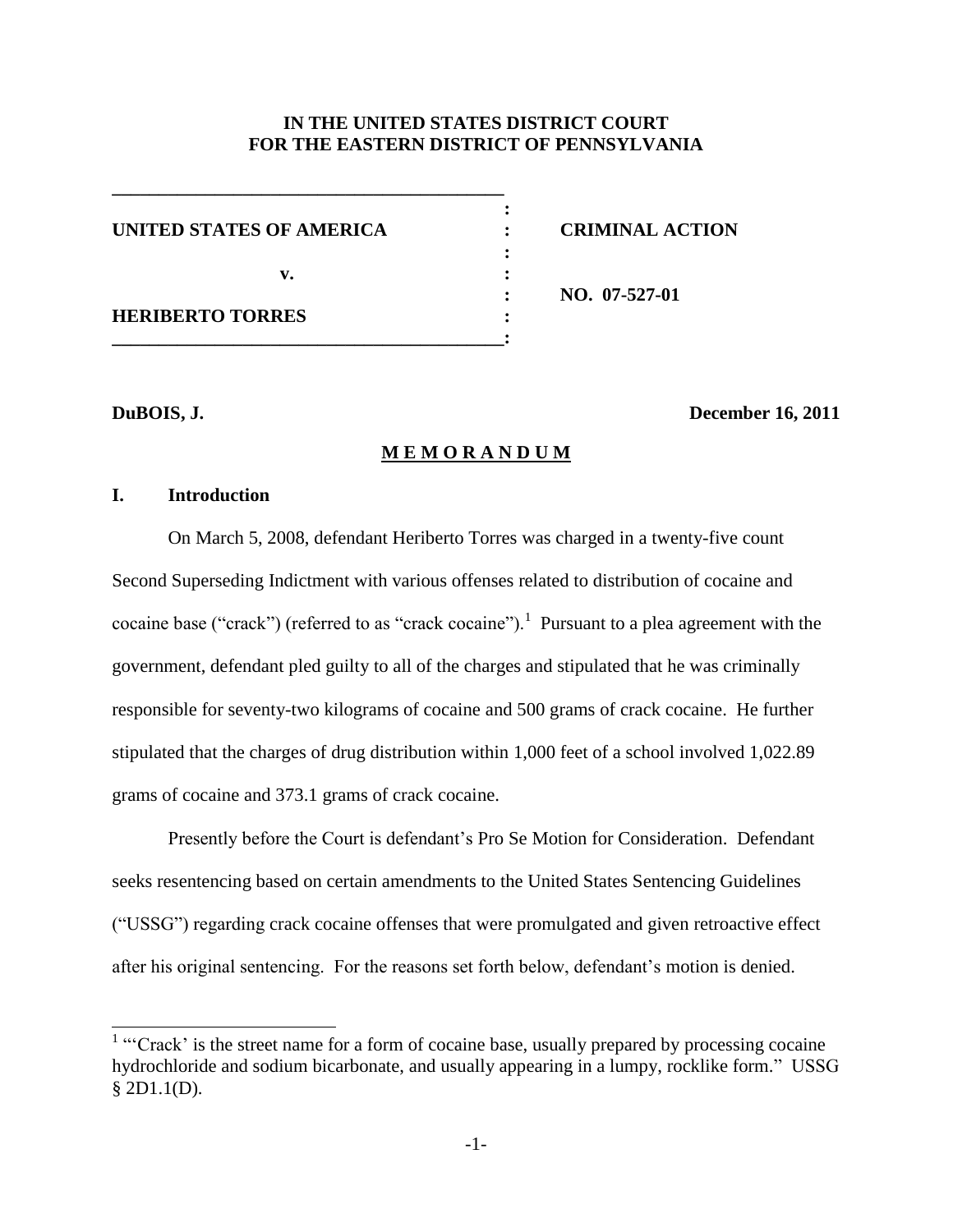## **II. Background**

### **A. Charges and Plea Agreement**

Defendant was charged by Second Superseding Indictment on March 5, 2008, with the following offenses: Count One, Conspiracy to Distribute 500 Grams or More of Cocaine and 50 Grams or More of Cocaine Base, in violation of 21 U.S.C. §§ 841(b)(1)(A), (b)(1)(B) (2006) (amended Oct. 15, 2008), $^{2}$  21 U.S.C. § 846; Counts Two and Twenty-Five, Distribution of Cocaine, in violation of 21 U.S.C. §§ 841(a)(1), (b)(1)(C); Count Three, Distribution of Cocaine Within 1,000 Feet of a School, in violation of 21 U.S.C.  $\S$  841(a)(1), (b)(1)(C), 860(a); Counts Four, Seventeen, Nineteen, and Twenty-Three, Distribution of Fifty Grams or More of Cocaine Base, in violation of 21 U.S.C.  $\S$ § 841(a)(1), (b)(1)(A); Counts Five, Eighteen, and Twenty, Distribution of Fifty Grams or More of Cocaine Base Within 1,000 Feet of a School, in violation of 21 U.S.C. §§ 841(a)(1), (b)(1)(A), 860(a); Counts Six, Eight, Ten, Twelve, Fourteen, Sixteen, and Twenty-Four, Distribution of Five Grams or More of Cocaine Base, in violation of 21 U.S.C. §§ 841(a)(1), (b)(1)(B); Counts Seven, Nine, Eleven, Thirteen, and Fifteen, Distribution of Five Grams or More of Cocaine Base Within 1,000 Feet of a School, in violation of 21 U.S.C. §§ 841(a)(1), (b)(1)(B), 860(a); Count Twenty-One, Distribution of 500 Grams or More of Cocaine, in violation of 21 U.S.C. §§ 841(a)(1), (b)(1)(B); and Count Twenty-Two, Distribution of 500 Grams or More of Cocaine Within 1,000 Feet of a School, in violation of 21 U.S.C.  $\S$ § 841(a)(1), (b)(1)(B), 860(a).

Pursuant to a plea agreement with the government, defendant agreed to plead guilty to all twenty-five counts of the Second Superseding Indictment. As part of the plea agreement, the parties stipulated as follows:

<sup>&</sup>lt;sup>2</sup> The Court omits the year from subsequent references to 21 U.S.C. § 841. The version of that statute applicable to defendant's conduct was enacted July 27, 2006, and remained effective from that date through April 14, 2009. Congress has not amended the other relevant statutes.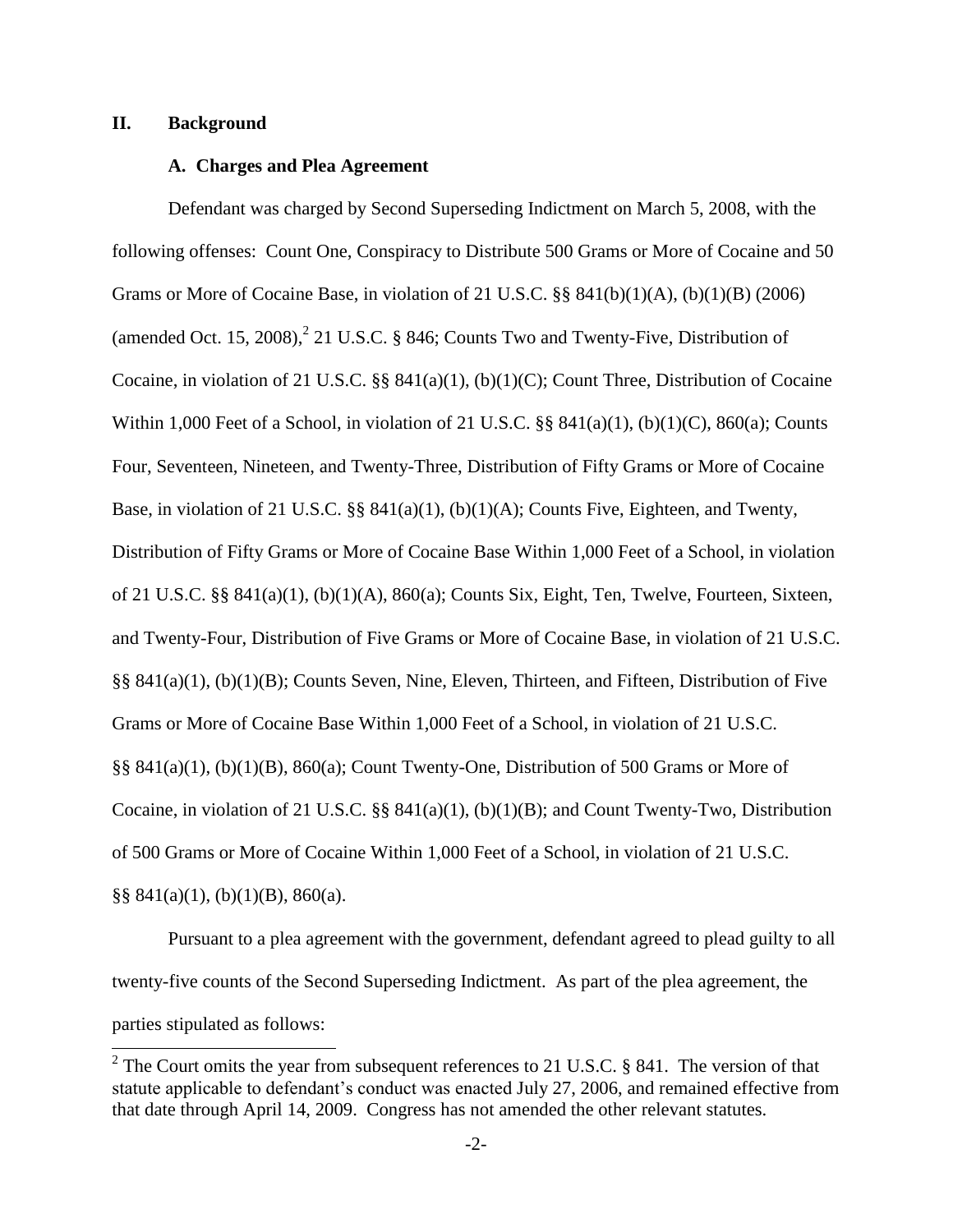- 1. Defendant was criminally responsible for seventy-two kilograms of cocaine and 500 grams of crack cocaine. The offenses involving drug distribution within 1,000 feet of a school<sup>3</sup> involved 1,022.89 grams of cocaine and 373.1 grams of crack cocaine.
- 2. Defendant was an organizer or leader of a criminal activity that involved five or more participants and was otherwise extensive; he was thus subject to a four-level upward adjustment in offense level under USSG §  $3B1.1(a)$ .<sup>4</sup>
- 3. Defendant was eligible for a three-level downward adjustment in offense level for acceptance of responsibility under USSG §§ 3E1.1(a) and (b).
- 4. At the time of sentencing, if the government concluded that the defendant rendered substantial assistance in the investigation or prosecution of another individual charged with a crime, the government would move for a downward departure from the guideline sentencing range and mandatory minimum sentence pursuant to USSG § 5K1.1 and 18 U.S.C § 3553(e).

## **B. Guideline Calculation and Sentence**

 $\overline{a}$ 

Prior to sentencing, the United States Probation Office prepared a Presentence Investigation Report ("PSR") that contained the sentencing guideline calculation for defendant. All offenses of conviction were grouped together pursuant to USSG § 3D1.2(d). To calculate defendant's base offense level, because the offenses involved both cocaine and crack cocaine, the PSR applied USSG § 2D1.1, comment. (n. 10(D)(i)) (2007 ed.). Under that provision,

 $3$  Counts Three, Five, Seven, Nine, Eleven, Thirteen, Fifteen, Eighteen, Twenty, and Twenty-Two.

 $4\text{ As discussed infra, defendant's original sentence was calculated using the November 1, 2008,}$ edition of the USSG ("the 2008 edition"), and the version currently in effect is the November 1, 2011, edition ("the 2011 edition"). The Court specifies the USSG edition in citations only when the cited provision in the 2011 edition is different in relevant part from the 2008 edition.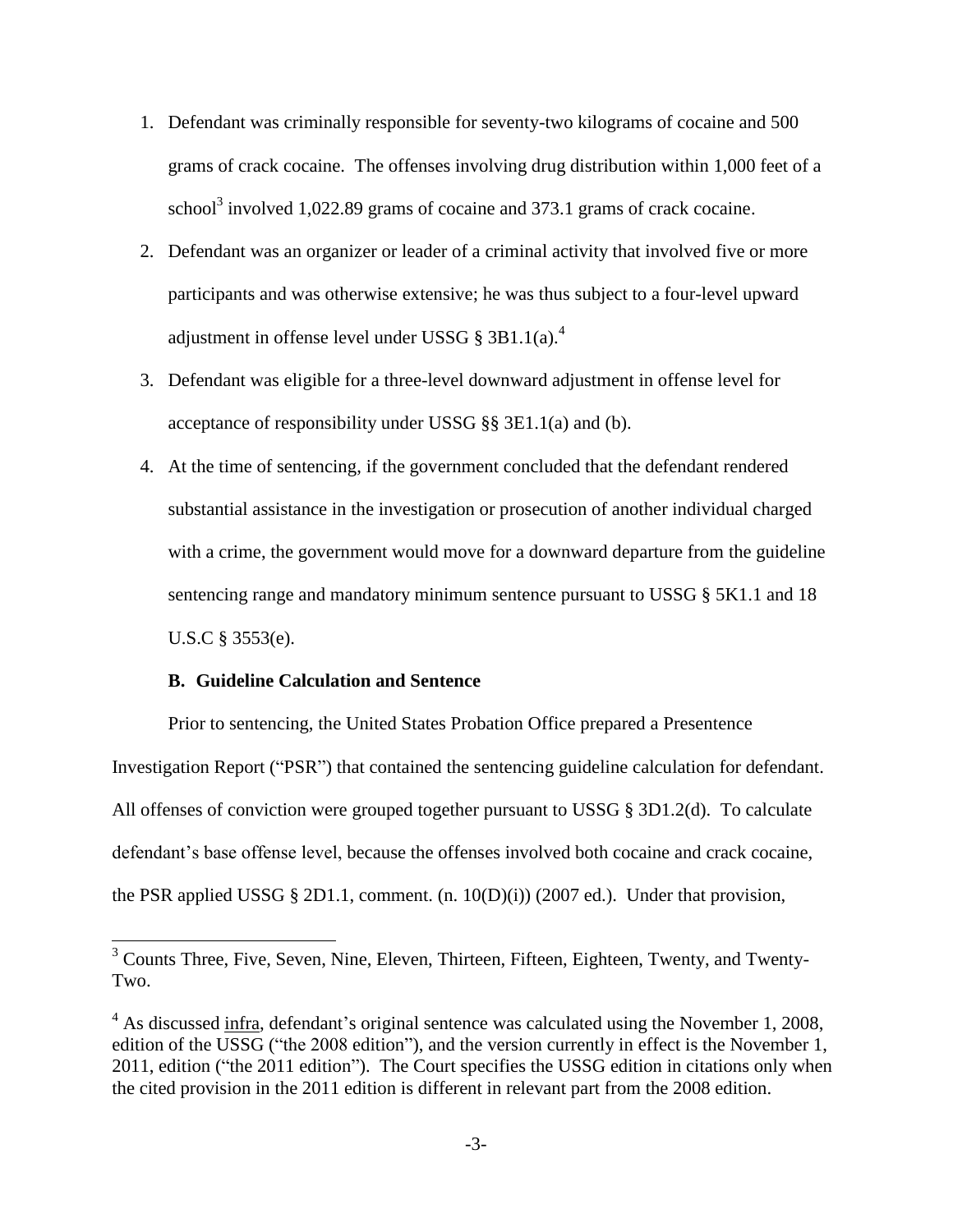defendant's offense level was calculated by converting the total amount of controlled substances to an equivalent quantity of marihuana using the Drug Equivalency Table in USSG § 2D1.1, comment. (n. 10(E)) (2007 ed.). Because defendant was convicted of drug trafficking in a protected area, defendant's base offense level was the greater of (1) two, plus the offense level in § 2D1.1 applicable to the quantity of controlled substances involving the protected location, or (2) one, plus the offense level in § 2D1.1 applicable to the total quantity of controlled substances. USSG § 2D1.2(a). In defendant's case, calculation (2) above provided the greater base offense level. All of the offenses involved the equivalent of 24,400 kilograms of marihuana, yielding a base offense level of thirty-seven. See USSG  $\S 2D1.1(c)(2)$  (2007 ed.).<sup>5</sup>

From the base offense level of thirty-seven, the PSR subtracted two levels on the erroneous belief that USSG § 2D1.1, comment. (n. 10(D)(i)), applied to defendant.<sup>6</sup> The offense level increased by four levels due to the leadership enhancement, see USSG § 3B1.1(a), and decreased by three levels for acceptance of responsibility, see USSG §§ 3E1.1(a) and (b). The resulting offense level was thirty-six.<sup>7</sup> Defendant's criminal history category was I, which,

<sup>&</sup>lt;sup>5</sup>The 2007 edition of the Drug Equivalency Table equated one gram of cocaine to 200 grams of marihuana and one gram of crack cocaine to twenty kilograms of marihuana. USSG § 2D1.1, comment. (n. 10(E)) (2007 ed.). Calculation (1) above, considering just the offenses involving a protected location, would have yielded a base offense level of thirty-six.

<sup>&</sup>lt;sup>6</sup> This was incorrect because USSG  $\S 2D1.1$ , comment. (n. 10(D)(ii)(II)) (2007 ed.) established an exception to the two-level reduction when the reduction yielded "a combined offense level that [was] less than the combined offense level that would apply . . . if the offense involved only the other controlled substance." The reduction resulted in an offense level of thirty-five, but the seventy-two kilograms of cocaine, without consideration of the crack cocaine, would have resulted in an offense level of thirty-seven. See USSG § 2D1.1(c)(2) (2007 ed.). Therefore, the two-level reduction should not have applied. Neither party objected to this miscalculation at sentencing; it was raised for the first time in the government's Response to Defendant's Pro Se Motion for Consideration.

<sup>&</sup>lt;sup>7</sup> Had the two-level reduction in USSG § 2D1.1, comment. (n. 10(D)(i)) (2007 ed.), not been applied, the total offense level would have been thirty-eight, for a guideline range of 235 to 293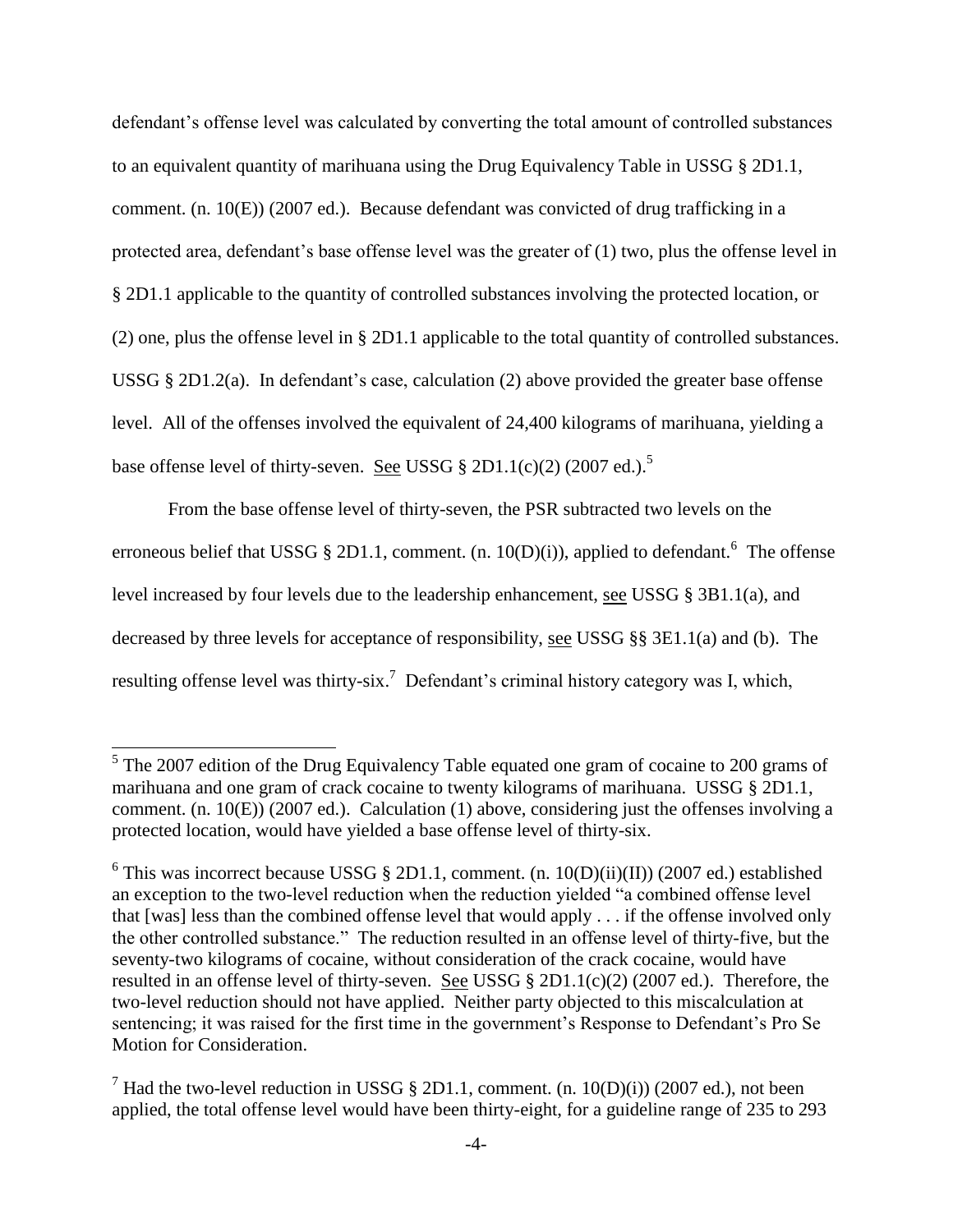combined with an offense level of thirty-six, produced a guideline range of 188 to 235 months.<sup>8</sup> See USSG ch. 5 pt. A.

At sentencing on November 6, 2009, the Court adopted the guideline calculations in the PSR. The government moved for a downward departure from the applicable guideline range and mandatory minimum sentences based on defendant's substantial assistance, pursuant to USSG § 5K1.1 and 18 U.S.C § 3553(e). The Court imposed a sentence of sixty months' incarceration on each count, to run concurrently. (See Judgment, Doc. No. 221, at 3.)<sup>9</sup>

## **C. Fair Sentencing Act of 2010 and USSG Amendments**

On August 3, 2010, Congress enacted the Fair Sentencing Act of 2010 ("the FSA"), Pub. L. No. 111-220, 124 Stat. 2372, which, inter alia, modified the penalties for crack cocaine offenses. The FSA authorized the United States Sentencing Commission ("USSC") to amend the USSG to give effect to the FSA on an emergency basis. Id. § 8. Pursuant to this power, the USSC issued Amendment 748. That provision became effective on November 1, 2010, "conform[ed] the guideline penalty structure [in USSG  $\S 2D1.1(c)$ ] for crack cocaine offenses to the approach followed for other drugs," and reduced crack cocaine's equivalency to a conversion rate of 3,571 grams of marihuana per one gram of crack cocaine. USSG App. C, Amend. 748, "Reason for Amendment." Amendment 748 was not made retroactive at that time. See USSG § 1B1.10 (2010 ed.).

months. See USSG ch. 5 pt. A.

 $\overline{a}$ 

<sup>&</sup>lt;sup>8</sup> Several of the offenses of conviction carried statutory mandatory minimum penalties, all of which were below the low end of the applicable guideline range and thus are not relevant to the calculations discussed in this Memorandum. See USSG § 5G1.1(c).

 $9^9$  The Court also imposed a term of supervised release, a fine, and an assessment. Those provisions of the sentence are not at issue.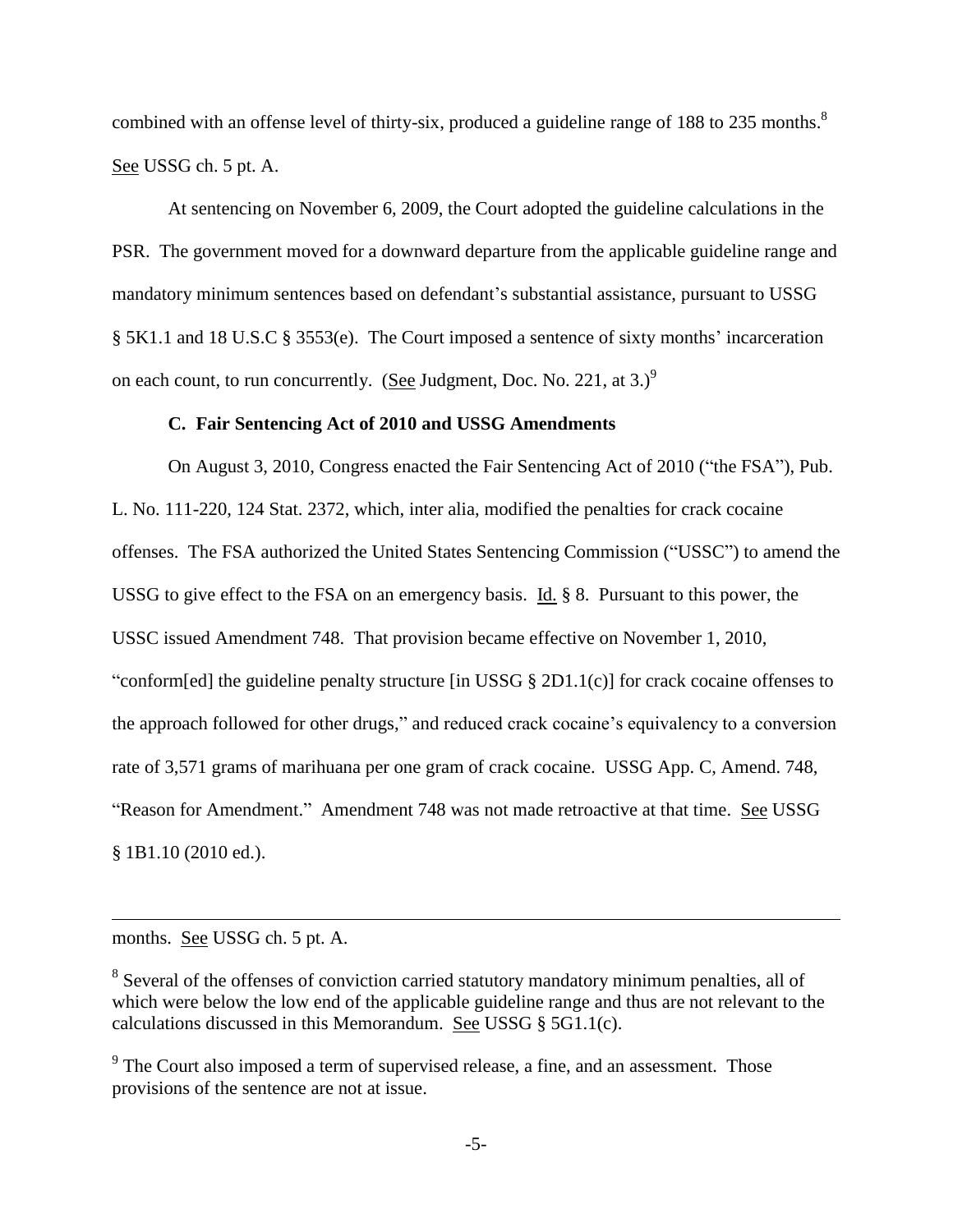Amendment 750 to the USSG, which became effective on November 1, 2011, made the changes in Amendment 748 – including the crack cocaine offense guideline revisions – permanent. USSG App. C, Amend. 750. The USSC also issued Amendment 759, which became effective November 1, 2011, and potentially affects this case in two ways. First, Amendment 759 made the changes to the crack cocaine sentencing guideline revisions in Amendment 750 retroactive. See USSG App. C, Amend. 750, "Reason for Amendment." Second, Amendment 759 modifies USSG § 1B1.10, which governs when a term of imprisonment may be reduced by reason of retroactive amended guideline ranges.

## **D. Defendant's Pro Se Motion for Consideration**

Defendant filed his Pro Se Motion for Consideration on November 17, 2011. He asks the Court to reduce his sentence pursuant to the FSA and the USSG amendments.<sup>10</sup> The government opposes defendant's motion for resentencing. According to the government, "[b]ecause of the error in the guideline calculation at the original sentencing hearing, the amended guideline range is higher than the guideline range  $\dots$  that was applied at the original sentencing hearing," and "even if the guideline range had been properly calculated, [defendant's] . . . guideline range would have been exactly the same as his range under the amended guidelines." (Gov't Resp. Def.'s Mot. 5.)

#### **III. Legal Standard**

 $\overline{a}$ 

18 U.S.C. § 3582(c)(2) provides, in relevant part:

The court may not modify a term of imprisonment once it has been imposed except that . . . in the case of a defendant who has been sentenced to a term of imprisonment based on a sentencing range that has subsequently been lowered by the Sentencing Commission pursuant to 28 U.S.C. 994(o), upon motion of the defendant . . . the

 $10$  Defendant also asks the Court to appoint an attorney to assist him in seeking resentencing. Because the Court has reviewed defendant's case and concludes that he is not entitled to a reduction in sentence, the Court declines to appoint counsel.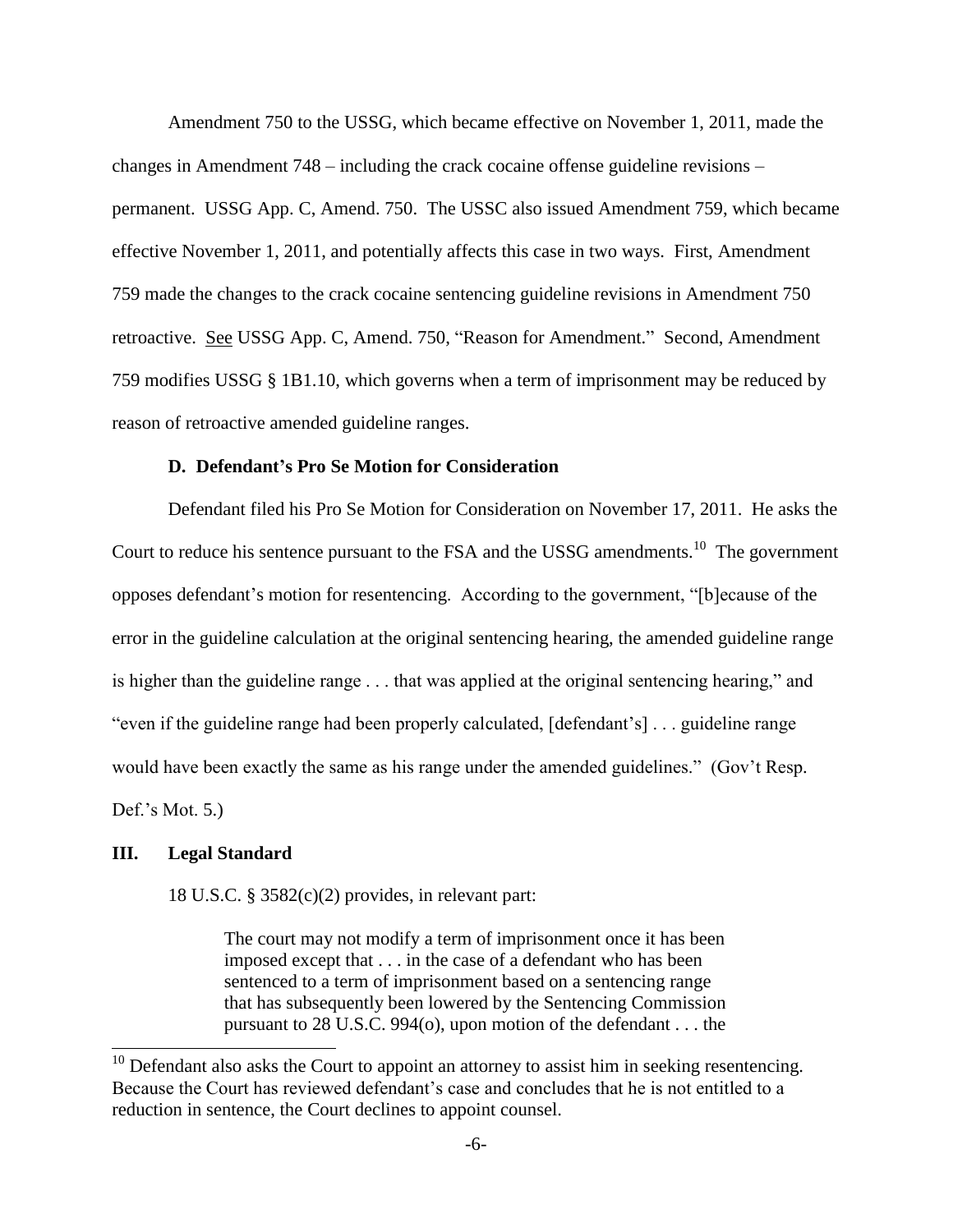court may reduce the term of imprisonment, after considering the factors set forth in section 3553(a) to the extent that they are applicable, if such a reduction is consistent with applicable policy statements issued by the [USSC].

This statute creates a two-step inquiry. Dillon v. United States, \_\_ U.S. \_\_, 130 S. Ct.

2683, 2691 (2010). "A court must first determine that a reduction is consistent with § 1B1.10

before it may consider whether the authorized reduction is warranted, either in whole or in part,

according to the factors set forth in § 3553(a)." Id.

In step one, the Court "follow[s] the Commission's instructions in  $\S$  1B1.10 to determine

the prisoner's eligibility for a sentence modification and the extent of the reduction authorized."

Id. The newly revised version of USSG § 1B1.10, effective November 1, 2011, provides, in

relevant part:

(a) Authority.—

(1) In General.—In a case in which a defendant is serving a term of imprisonment, and the guideline range applicable to that defendant has subsequently been lowered as a result of an amendment to the Guidelines Manual listed in subsection (c) below, the court may reduce the defendant's term of imprisonment as provided by 18 U.S.C.  $§ 3582(c)(2). \ldots$ 

(2) Exclusions.—A reduction in the defendant's term of imprisonment is not consistent with this policy statement and therefore is not authorized under 18 U.S.C.  $§$  3582(c)(2) if— (A) none of the amendments listed in subsection (c) is applicable to the defendant; or

(B) an amendment listed in subsection (c) does not have the effect of lowering the defendant's applicable guideline range. . . .

(b) Determination of Reduction in Term of Imprisonment.—

(1) In General.—In determining whether, and to what extent, a reduction in the defendant's term of imprisonment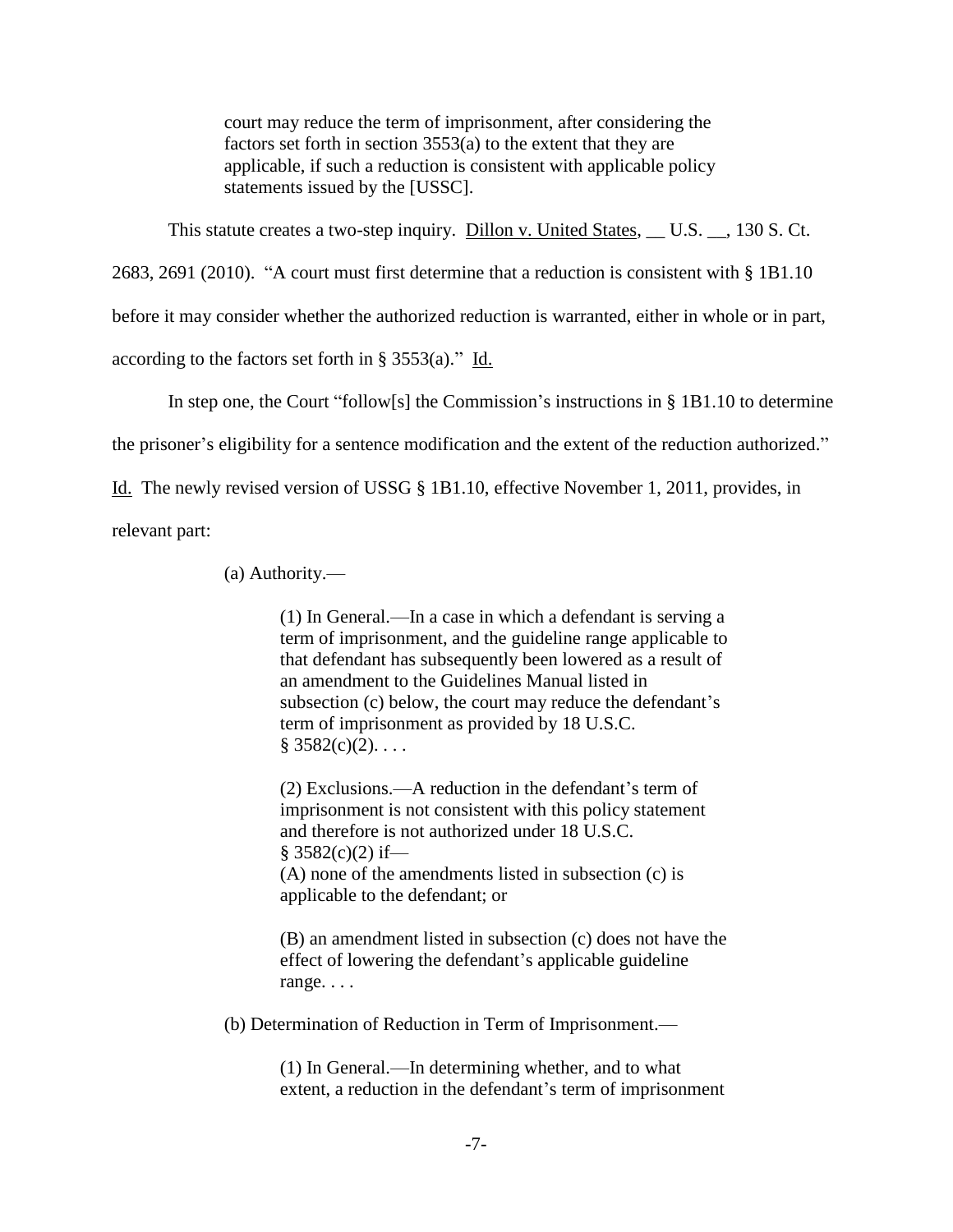under 18 U.S.C. § 3582 $(c)(2)$  and this policy statement is warranted, the court shall determine the amended guideline range that would have been applicable to the defendant if the amendment(s) to the guidelines listed in subsection (c) had been in effect at the time the defendant was sentenced. In making such determination, the court shall substitute only the amendments listed in subsection (c) for the corresponding guideline provisions that were applied when the defendant was sentenced and shall leave all other guideline application decisions unaffected.

(2) Limitation and Prohibition on Extent of Reduction.— (A) Limitation.—Except as provided in subdivision (B), the court shall not reduce the defendant's term of imprisonment under 18 U.S.C. §  $3582(c)(2)$  and this policy statement to a term that is less than the minimum of the amended guideline range determined under subdivision (1) of this subsection.

(B) Exception for Substantial Assistance.—If the term of imprisonment imposed was less than the term of imprisonment provided by the guideline range applicable to the defendant at the time of sentencing pursuant to a government motion to reflect the defendant's substantial assistance to authorities, a reduction comparably less than the amended guideline range determined under subdivision (1) of this subsection may be appropriate.

(C) Prohibition.—In no event may the reduced term of imprisonment be less than the term of imprisonment the defendant has already served.

(c) Covered Amendments.—Amendments covered by this policy statement are listed in Appendix C as follows: . . . 750 (parts A and C only).

The Court must first determine whether "the amended guideline range that would have

been applicable" to defendant has been lowered. USSG  $\S$  1B1.10(b)(1) (2011 ed.). It must do so

by substituting only the revised offense guidelines of Amendment 750 and leaving the rest of the

calculation as it was. Id. If the revised offense guideline range is lower, resentencing is

consistent with USSG § 1B1.10, and the Court may proceed to step two of the Dillon analysis.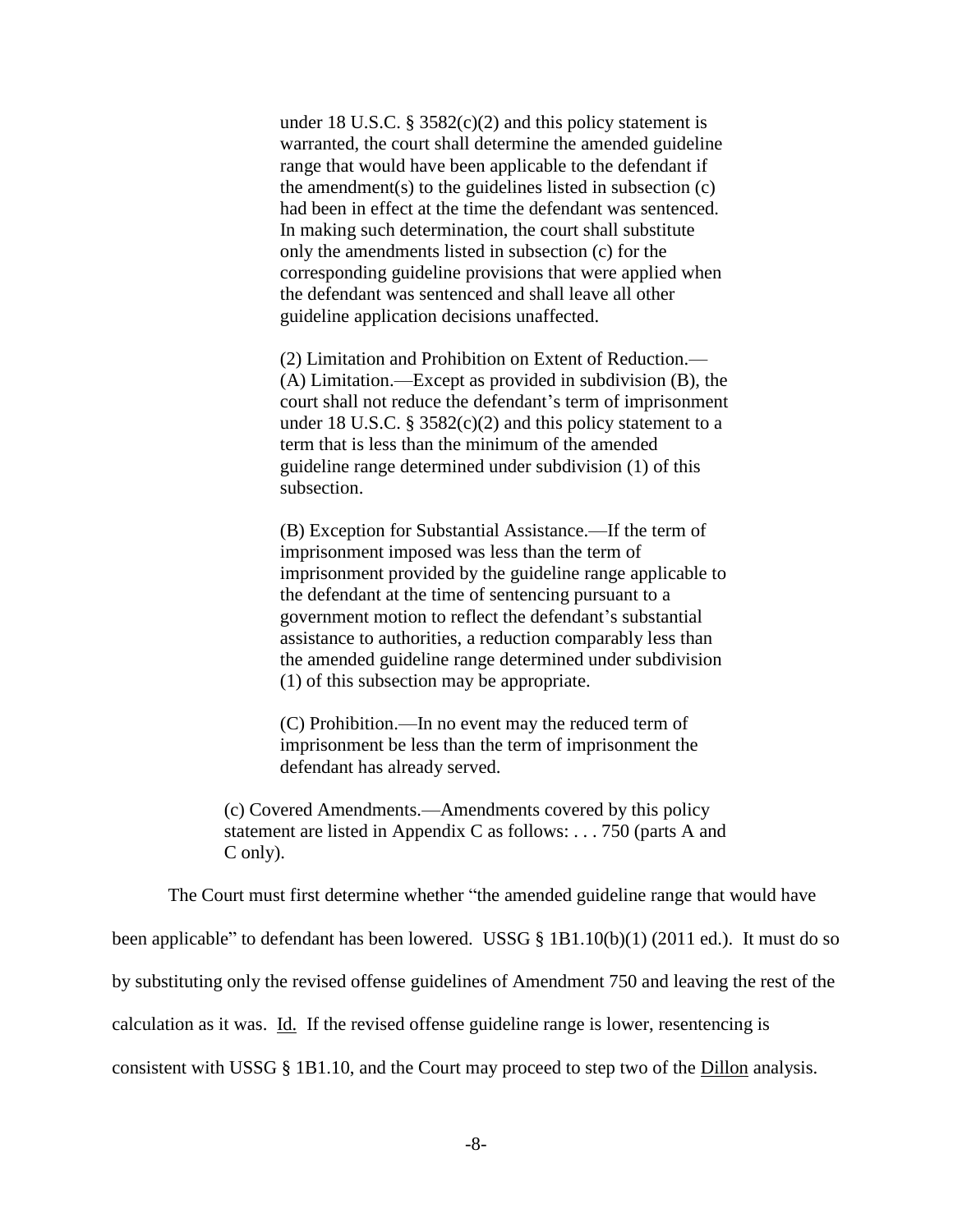However, if the revised offense guidelines do not have the "effect of lowering the defendant's applicable guideline range," a sentencing reduction is not consistent with USSG  $\S$  1B1.10, and the Court's inquiry is complete. See USSG  $\S$  1B1.10(a)(2)(B) (2011 ed.).

## **IV. Discussion**

 $\overline{a}$ 

In this case, the Court must undertake two inquiries into the effect of the 2011 USSG amendments. The first is whether the amended Drug Equivalency Table has the effect of lowering the guideline range applicable to defendant. The second is whether the "exception for substantial assistance" in USSG § 1B1.10(b)(2)(B), new to the 2011 edition of the USSG, authorizes the Court to reduce defendant's sentence. The Court addresses each issue in turn.

# **A. Defendant Is Not Entitled to Resentencing Based on the Revised Drug Equivalency Table.**

The Court first considers whether the amendments to the Drug Equivalency Table lowered defendant's guideline range. As under the 2008 edition of the USSG, the Court must combine the quantities of the two different controlled substances by converting them to their marihuana equivalents and adding them. USSG  $\S$  2D1.1, comment. (n.10(B)) (2011 ed.). However, Amendment 748 made two changes that apply to this case. First, it reduced the drug equivalency for crack cocaine to 3,571 grams of marihuana per one gram of crack cocaine. USSG  $\S 2D1.1$ , comment. (n.10(E)) (2011 ed.); <u>see also</u> USSG App. C, Amend. 748.<sup>11</sup> Second, the guidelines no longer provide for a two-level deduction when combining crack cocaine and another substance under certain circumstances. See USSG § 2D1.1, comment. (n.10(B)) (2011 ed.); see also USSG App. C, Amend. 748 ("[Amendment 748] deletes the special rules in Note 10(D) [2008 ed.] for cases involving crack cocaine and one or more other controlled substances.").

 $11$  The equivalency for cocaine was not affected by the FSA and remains 200 grams of marihuana to one gram of cocaine. USSG  $\S 2D1.1$ , comment. (n. 10(E)) (2011 ed.).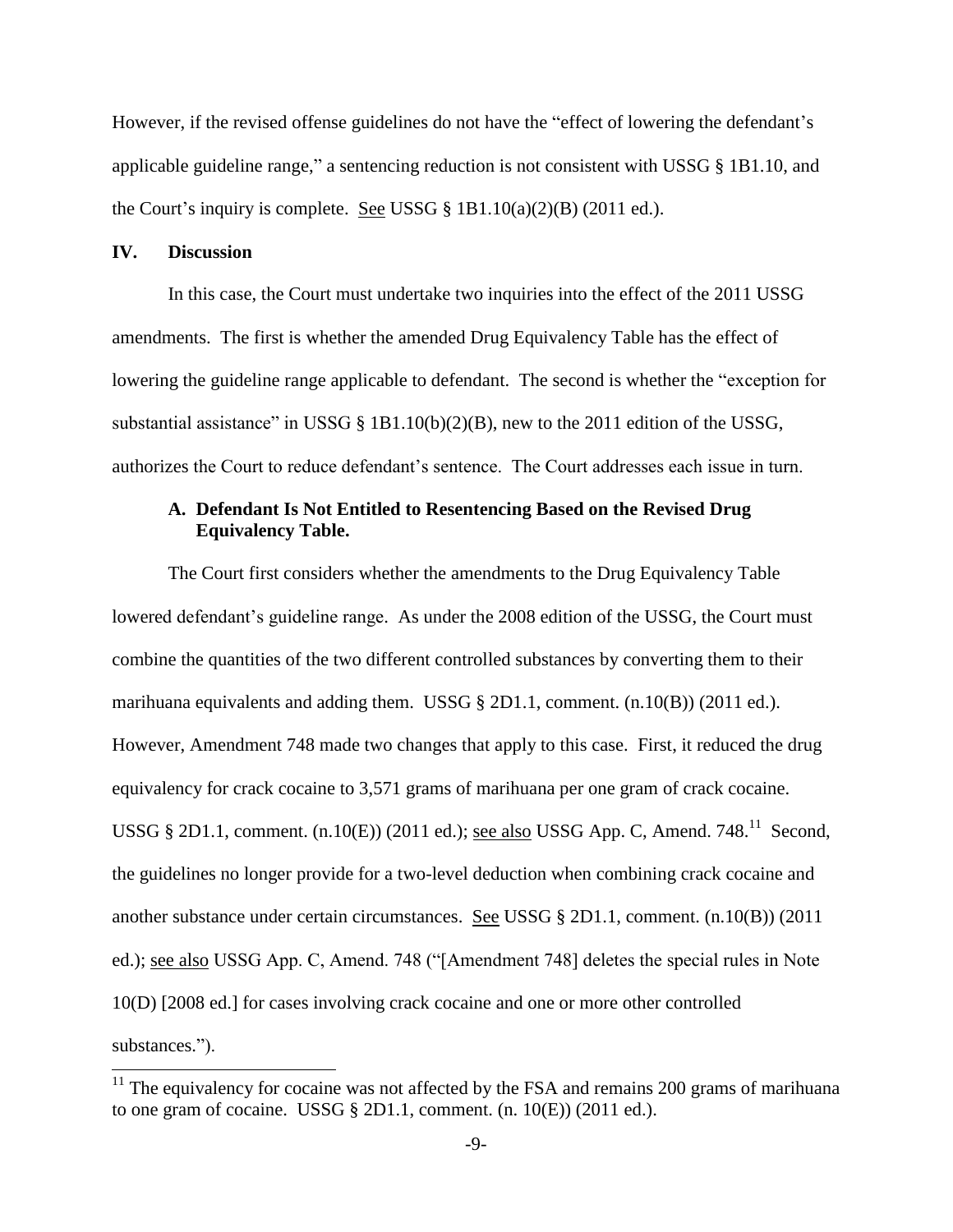As before, defendant's base offense level is the greater of (1) two, plus the offense level in § 2D1.1 applicable to the quantity of controlled substances involving a protected location, or (2) one, plus the offense level in § 2D1.1 applicable to the total quantity of controlled substances. USSG  $\S 2D1.2(a)$ . As at the original sentencing, calculation (2) above provided the greater offense level because, under the new Drug Equivalency Table, defendant is criminally responsible for the equivalent of 16,185.5 kilograms of marihuana. See USSG § 2D1.1, comment. (n. 10 $(E)$ ) (2011 ed.).<sup>12</sup> This is equivalent to an offense level of thirty-six, see USSG § 2D1.1(c)(2) (2011 ed.), plus the additional level under § 2D1.2(a), for a base offense level of thirty-seven.

Because the Court must "leave all other guideline application decisions unaffected," the offense level again increases by four levels due to the leadership enhancement, see USSG § 3B1.1(a), and decreases by three levels for acceptance of responsibility, see USSG §§ 3E1.1(a) and (b). The resulting offense level under the amended guidelines is thirty-eight. Defendant's criminal history is category I, yielding an amended guideline range of 235-293 months' incarceration. See USSG ch. 5, pt. A. The amended range exceeds the 188-235 months range adopted by the Court at sentencing. Because the revised offense guidelines do not have the "effect of lowering the defendant's applicable guideline range," a sentencing reduction is not consistent with USSG § 1B1.10. See USSG § 1B1.10(a)(2)(B) (2011 ed.).<sup>13</sup>

 $\overline{a}$ 

 $12$  Calculation (1) above, considering only the controlled substances offenses involving a protected location, would produce a drug equivalency of 1,536.9 kilograms of marihuana, for a base offense level of thirty-two, plus two levels, equaling thirty-four. See USSG § 2D1.1(c)(4) (2011 ed.).

 $13$  The two-step reduction that was used in error at the original sentencing has been deleted as part of the USSG's enactment of the FSA and is no longer applicable. However, even assuming arguendo that it still applies, the Court would reach the same result and conclude that defendant is not entitled to resentencing. Subtracting two levels from the offense level of thirty-eight calculated under the 2011 edition of the USSG yields an offense level of thirty-six, which is the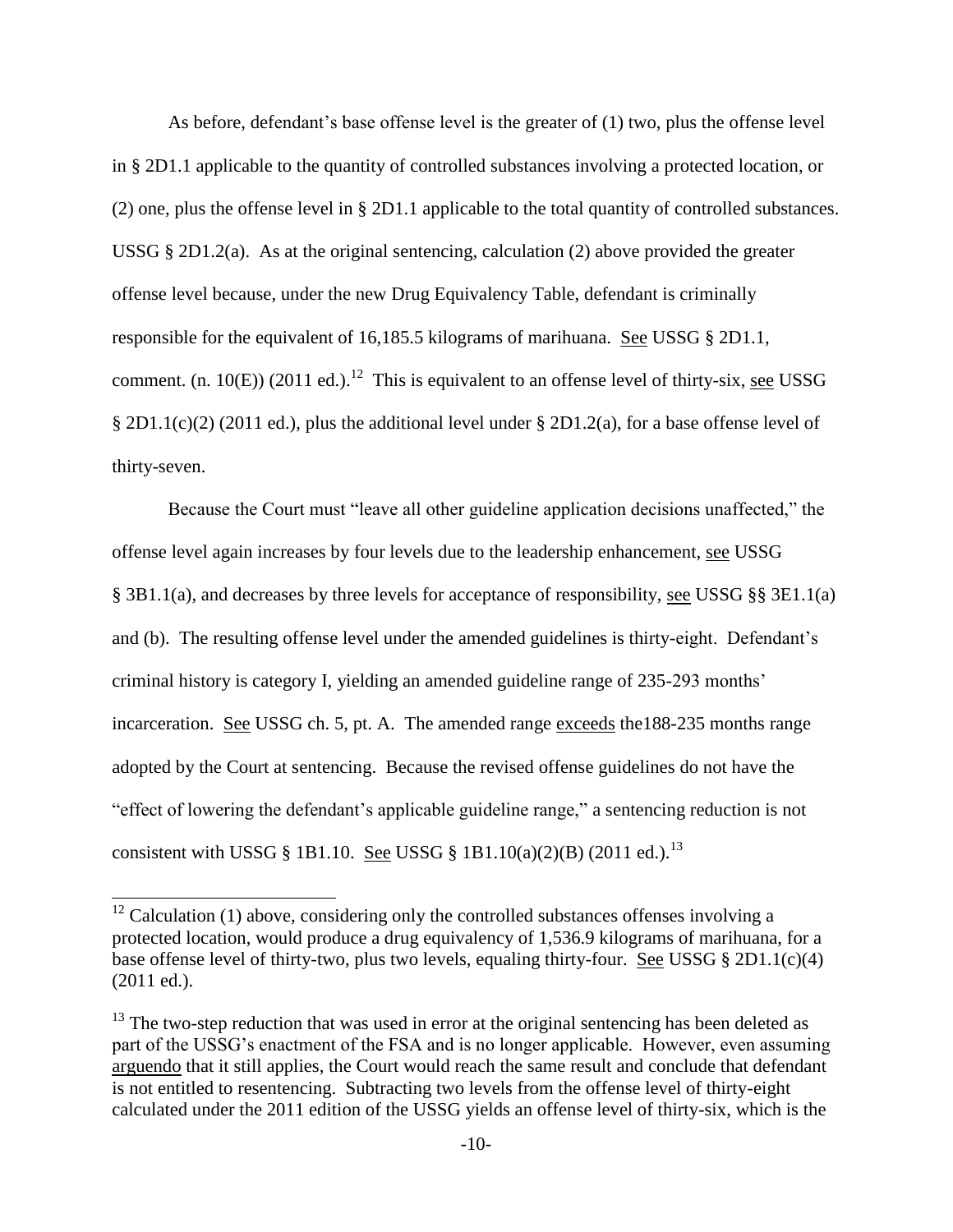## **B. Amended § 1B1.10(b)(2)(B) Does Not Entitle Defendant to a Comparable Reduction Based on Substantial Assistance.**

USSG § 1B1.10(b)(2)(B) – newly added by the 2011 amendments – does not make

defendant eligible for resentencing. That provision provides:

If the term of imprisonment imposed was less than the term of imprisonment provided by the guideline range applicable to the defendant at the time of sentencing pursuant to a government motion to reflect the defendant's substantial assistance to authorities, a reduction comparably less than the amended guideline range determined under subdivision (1) of this subsection may be appropriate.

# USSG § 1B1.10(b)(2)(B) (2011 ed.).

This provision does not apply to defendant because it is not an independent grant of authority to reduce a sentence. In this case, there is an "amended guideline range determined under subdivision  $(1)$ ," as discussed supra, but the amended guideline range applicable to defendant under the 2011 guidelines exceeds the range that was adopted by the Court at sentencing. USSG § 1B1.10(b)(2)(B) is inapplicable because the amended guideline range is greater than, not less than, the guideline range that was adopted at sentencing. Amended § 1B1.10 makes clear that § 1B1.10(b)(2)(B) applies only when the Court has already determined that a reduction is appropriate based on an "amended guideline range."

The Court thus concludes that defendant is not entitled to resentencing based on the "exception for substantial assistance" in the 2011 edition of the USSG.

## **V. Conclusion**

 $\overline{a}$ 

Because the crack cocaine guideline amendments do not "have the effect of lowering the defendant's applicable guideline range," USSG  $\S$  1B1.10(a)(2)(B) (2011 ed.), defendant is not

same offense level that was used at defendant's original sentencing. Thus, even if defendant again received the benefit of the erroneous two-step deduction, his amended guideline range would not be lowered, and he would not be entitled to resentencing.